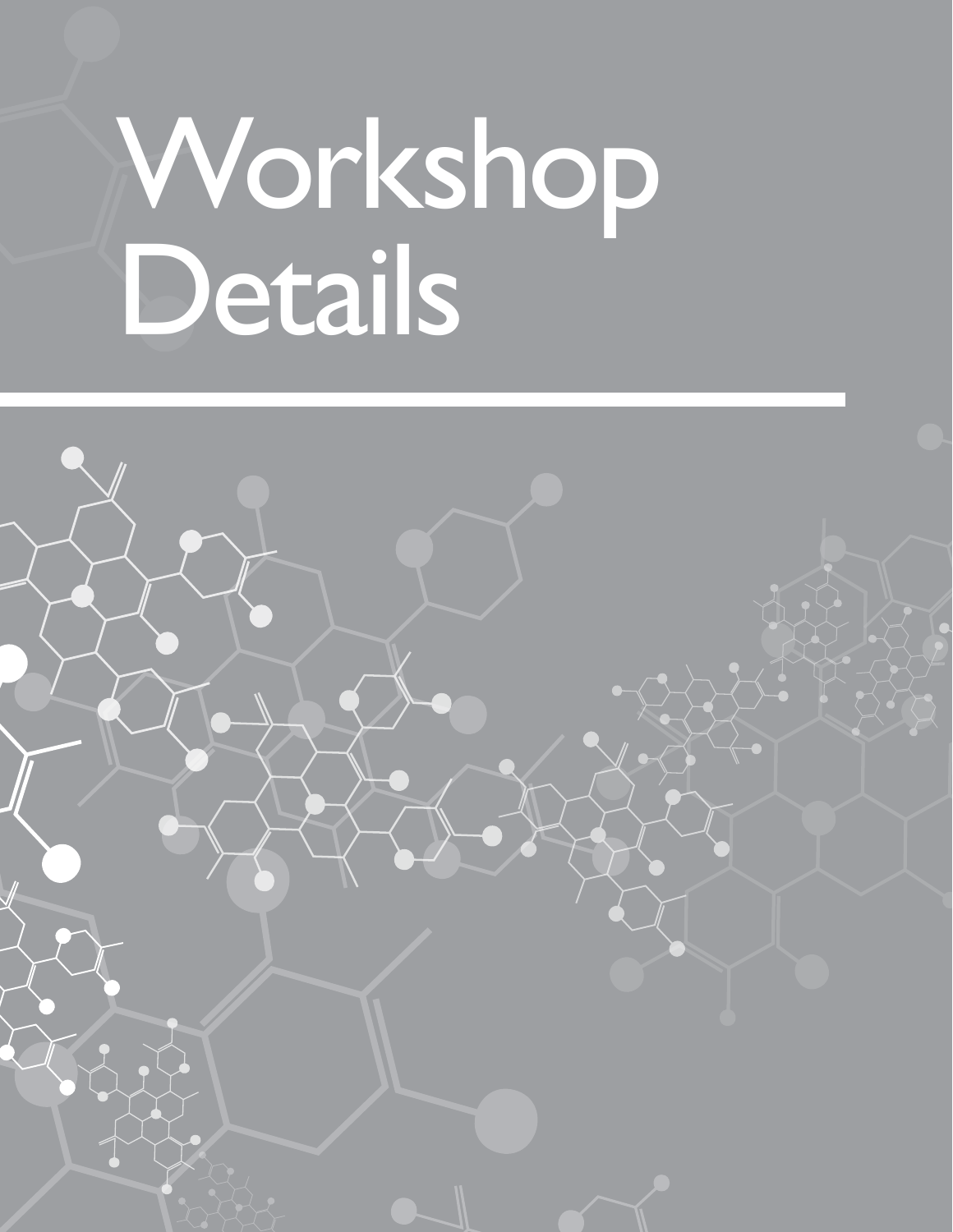# **WORKSHOP SCHEDULE**

| <b>SUNDAY, JUNE 25</b>                                 |                                                                                                                          |                                                                                                  |                                                                                              |
|--------------------------------------------------------|--------------------------------------------------------------------------------------------------------------------------|--------------------------------------------------------------------------------------------------|----------------------------------------------------------------------------------------------|
| <b>Workshops at University of Queensland St. Lucia</b> |                                                                                                                          |                                                                                                  |                                                                                              |
|                                                        | <b>Sir James Foots Building</b><br>$47A - 341$                                                                           | <b>Sir James Foots Building</b><br>$47A - 241$                                                   | <b>Hawken Building</b><br><b>Room 50-T203</b>                                                |
| 13:00 - 15:00                                          | Workshop 1:<br>MetaboTools: Analysis<br>of metabolomic data<br>in the context of the<br>metabolic model                  | <b>Workshop 2:</b><br><b>ANZMET Round Table</b><br>+ Peer Sessions                               | <b>Workshop 3:</b><br><b>EMN Workshop -</b><br><b>Experimental Design</b><br>in Metabolomics |
| 15:00 - 15:30                                          | <b>Break</b>                                                                                                             |                                                                                                  |                                                                                              |
| 15:30 - 17:30                                          | <b>Workshop 1 Continued:</b><br>MetaboTools: Analysis<br>of metabolomic data<br>in the context of the<br>metabolic model | <b>Workshop 4:</b><br>Network medicine<br>approaches for the<br>analysis of<br>metabolomics data | <b>Workshop 5:</b><br>EMN Workshop -<br><b>MS Metabolomics</b><br>Data Processing            |

| <b>Workshops at BCEC</b><br>M1<br>M <sub>2</sub><br>M3<br>M4<br>$8:00 - 19:00$<br><b>Registration is Open</b><br><b>Workshop 8:</b><br><b>Workshop 9:</b><br>Data Sharing,<br><b>EMN Workshop -</b><br><b>Workshop 7:</b>                                                                                                                   |
|---------------------------------------------------------------------------------------------------------------------------------------------------------------------------------------------------------------------------------------------------------------------------------------------------------------------------------------------|
|                                                                                                                                                                                                                                                                                                                                             |
|                                                                                                                                                                                                                                                                                                                                             |
|                                                                                                                                                                                                                                                                                                                                             |
| <b>Workshop 6:</b><br>Standardisation<br>$8:45 - 10:15$<br><b>Role of Metabolomics</b><br><b>Statistical Considerations</b><br><b>Hybrid Ion Mobility MS</b><br>and Workflow for<br>for Health & Diet Research<br>and Pathway Analysis<br>reproducible analysis in<br>Strategies<br>Metabolomics                                            |
| $10:15 - 10:30$                                                                                                                                                                                                                                                                                                                             |
| <b>Workshop 10:</b><br><b>Workshop 12:</b><br><b>Workshop 11:</b><br><b>Workshop 13:</b><br>Advances in High<br>Metabolite<br>$10:30 - 12:00$<br><b>EMN Workshop -</b><br><b>Clinical Biomarker</b><br><b>Throughput Targeted</b><br>Identification<br><b>Career Development</b><br>Detection<br><b>Metabolomics Analysis</b><br>Annotation |
| Metabolomics 2017 will begin Monday afternoon, following Workshops.<br>See Conference Agenda for the complete schedule.                                                                                                                                                                                                                     |
| There is not a registration desk at University of Queensland on Sunday.<br>Pick-up your registration materials on Monday morning at the BCEC.                                                                                                                                                                                               |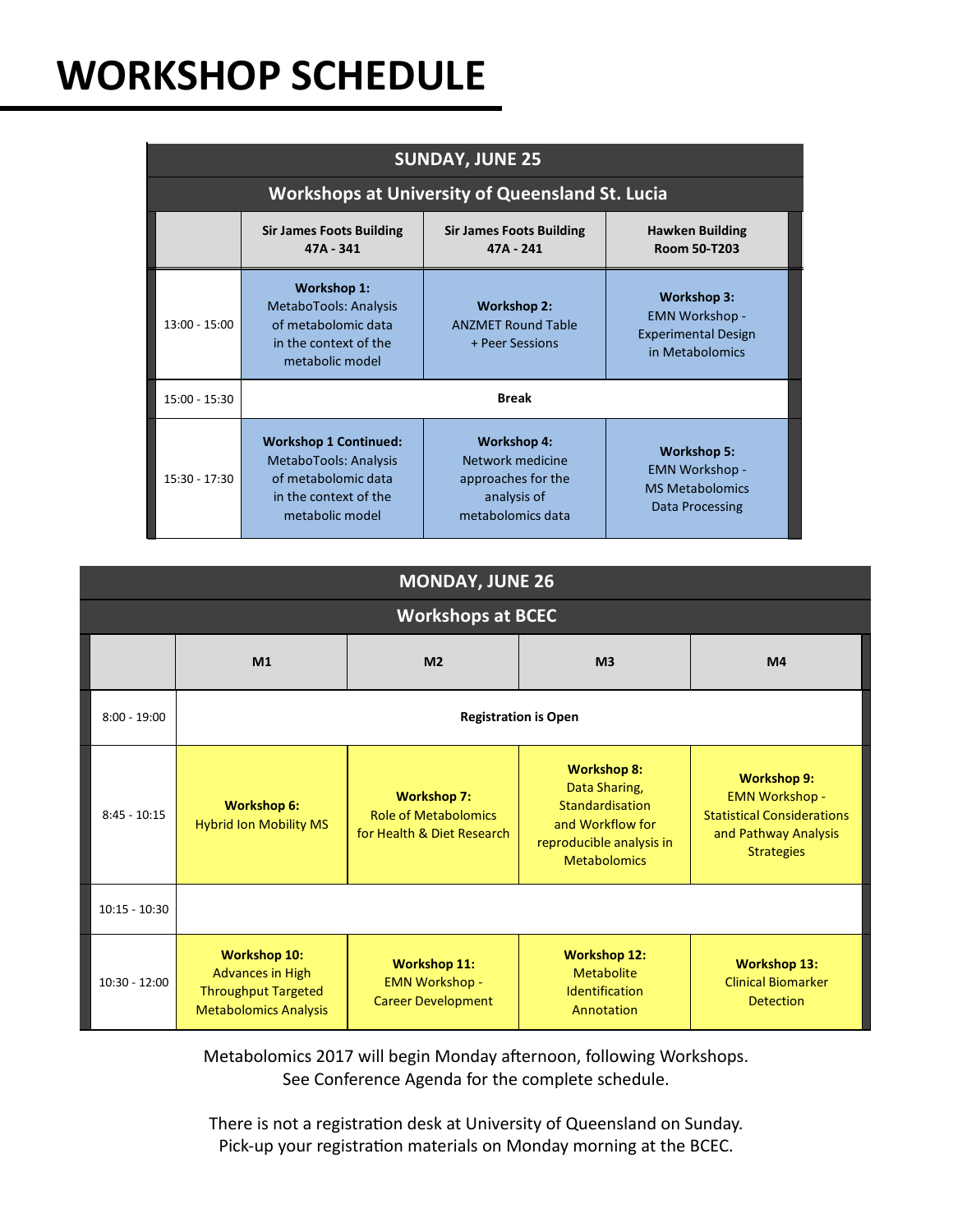# **How to get to the Sunday Workshops – June 25**

Workshops on Sunday afternoon will take place at the University of Queensland (UQ) in St Lucia. Most workshop meeting rooms are located in the Sir James Foots building (building 47A), however the (2) EMN workshops are located in the Hawken Building, Room 50-T203 (Raybould Lecture Theatre).

#### **Public transport options to UQ include:**

- Bus 66 from Cultural Centre Busway Station (BCEC), South Bank Busway Station (South Bank Area), or King George Square Station (City Centre); traveling to UQ Lakes Station.
	- o About 15 mins travel time from Cultural Centre, runs every 15 mins.
	- $\circ$  Last bus to catch to be on time for the workshops: 12:09pm King George Sq., 12:13pm Cultural Centre, 12:15pm South Bank Busway.
	- $\circ$  Plan to catch an earlier bus if you wish to arrive a bit earlier, since Workshops begin at 13:00.
- City Cat Ferry from South Bank 2 Terminal (BCEC/South Bank Area) or North Quay 1 Terminal (City Centre); traveling to UQ St Lucia.
	- $\circ$  About 25 mins travel time, runs every 15 mins. This is the scenic route upstream along the river, which is highly recommended if you have time and leisure and want to let the river breeze blow the jet lag out of your brains.
	- $\circ$  City Cat to catch to be on time for the workshops: 12:06 pm South Bank 2 Terminal, 12:09 pm North Quay 1 Terminal.

It takes appx 10-15 minutes to walk on campus from the City Cat Ferry Stop/UQ Lakes Bus Station to the Sir James Foots Building. Please plan your journey to arrive at Sir James Foots Building by 12:45pm to ensure the workshops start on time. See the next page for directions to walk on campus.

#### **Link to map illustrating transportation options is below.**

- o Use routes on the left side to select your arrival plan.
- o [https://www.google.com/maps/d/viewer?mid=1SoJi1FKVUsxZ6Jcmn9J5kHQEjXc&ll=-27.48451900067751%2C15](o	https://www.google.com/maps/d/viewer?mid=1SoJi1FKVUsxZ6Jcmn9J5kHQEjXc&ll=-27.48451900067751%2C153.01653739999995&z=15) [3.01653739999995&z=15](o	https://www.google.com/maps/d/viewer?mid=1SoJi1FKVUsxZ6Jcmn9J5kHQEjXc&ll=-27.48451900067751%2C153.01653739999995&z=15)

For more information on how to get to UQ, or how to use South East Queensland's public transport system please visit the Translink web page: [www.translink.com.au](http://www.translink.com.au)

## **Lunch options nearby University of Queensland**

Catering options on the UQ campus that are open for lunch on Sunday include:

Wordsmiths, Bar Merlo (at the Duhig Building), Burger Urge, and Saint Lucy's Caffe e Cucina.

For more information on finding these outlets and navigating the UQ Campus download the free "UQ Nav" and/or "UQ Walking Tour" apps to your mobile phone.

In addition, there is a plethora of food options available in the South Bank area near the BCEC if you want to have lunch before you head out to UQ. See Grey Street and Little Stanley Street appx 2 blocks from the BCEC.

## **Workshops on Monday, June 26 take place at the BCEC.**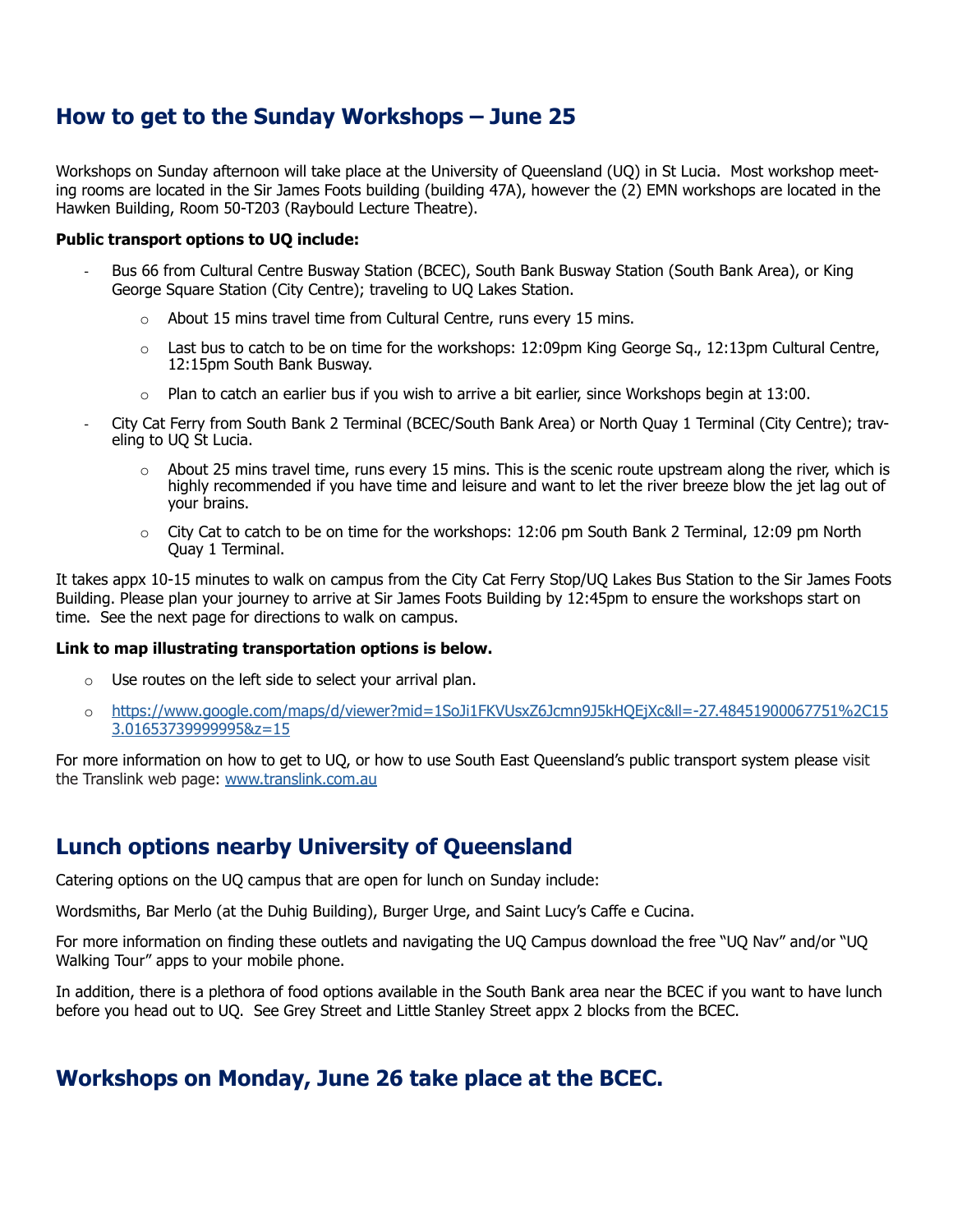# **Walking directions on campus to:**

## **Sir James Foots Building:**

MetaboTools - Room 47A-341 ANZMET Round Table - Room 47A-241 Network Medicine - Room 47A-241

## **Hawken Building:**

EMN Workshops - Room 50-T203 (Raybould Lecture Theatre)



**[Click here to view this map.](https://www.google.com/maps/d/viewer?mid=1SoJi1FKVUsxZ6Jcmn9J5kHQEjXc&ll=-27.49862186454093%2C153.01687005000008&z=18)**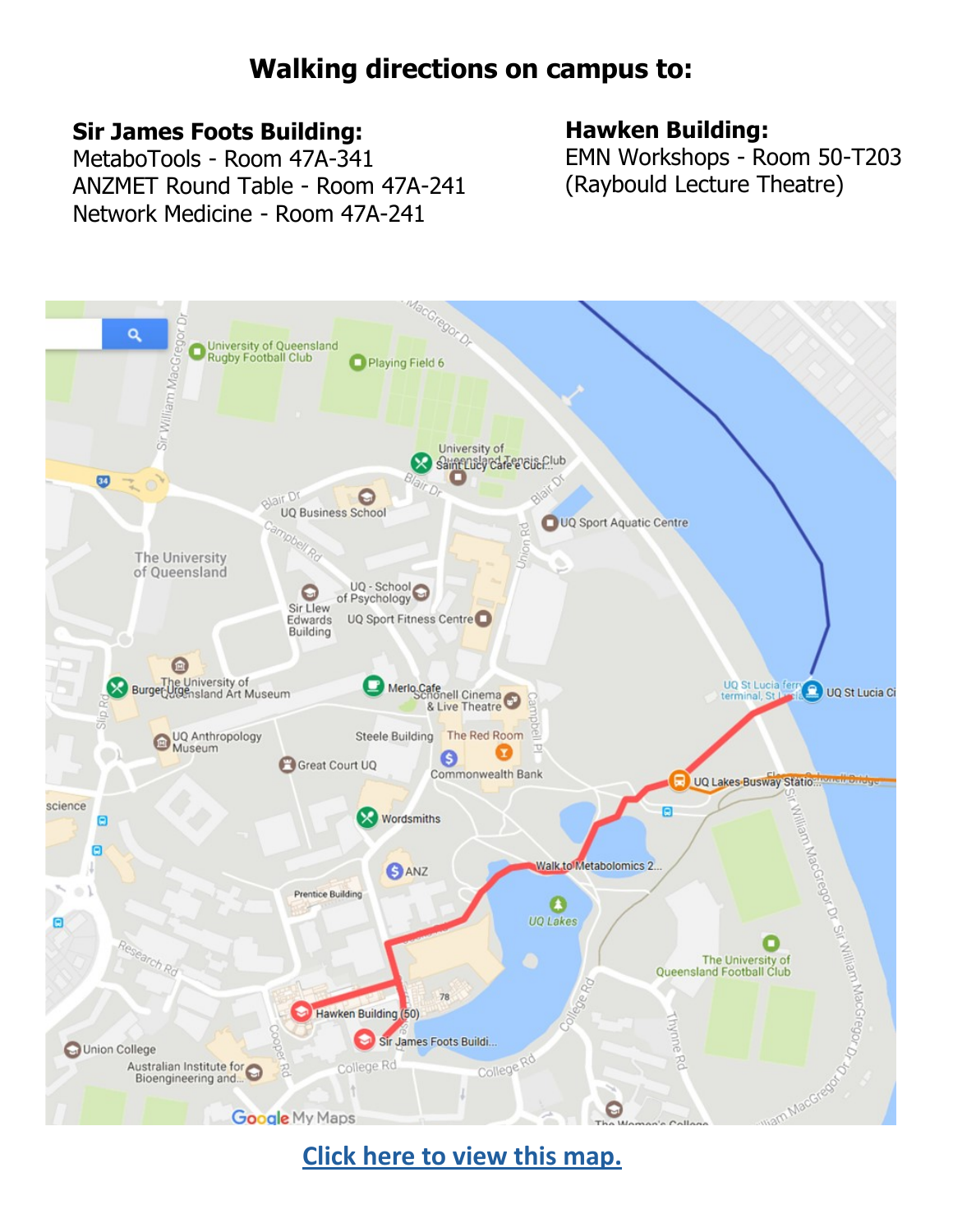# **WORKSHOP #1**

# **MetaboTools: Analysis of metabolomics data in the context of the metabolic model**

**THEME: Building Bridges — Metabolic Modelling**

**LOCATION: University of Queensland St. Lucia**

**DATE AND TIME: Sunday 25 June 13:00–17:30 (Break 15:00–15:30)**

**ORGANIZERS: Dr. Maike K. Aurich, Luxembourg** 

#### **ABSTRACT:**

Constraint-based metabolic models consider in detail the metabolite transformations that appear in living cells at steady-state. They can be used to predict intracellular flux routes connecting metabolites cells consume to byproducts they release (exo-metabolome). MetaboTools provides extensive support for the analysis of extracellular metabolomic data in the context of the metabolic model. We will provide lectures at the beginning of the workshop to ensure a basic common understanding of the constraint-based modeling and analysis (COBRA) approach. Hands-on training of a computational workflow of data preparation, integration, and model analysis will allow the participants to get first-hand experience on the requirements, analysis possibilities, and the limits of the intra-model analysis of exo-metabolomic data using MetaboTools. The workshop is designed for participants with limited experience in metabolic modeling and programming.

#### **OBJECTIVES:**

• Get hands-on experience on the requirements, analysis possibilities, and the limits of the intramodel analysis of exo-metabolomic data using MetaboTools

#### **LEARNING OUTCOMES:**

- Basic understanding of the constraint-based metabolic modeling approach
- Basic understanding of data integration strategies and model analysis
- Gather first-hand experiences with the computational set-up

#### **SCHEDULE**

| <b>Time</b>        | <b>Presenter</b>                                                                                             | <b>Topic</b>                                                                                                                                                                                                                                                                                                      |
|--------------------|--------------------------------------------------------------------------------------------------------------|-------------------------------------------------------------------------------------------------------------------------------------------------------------------------------------------------------------------------------------------------------------------------------------------------------------------|
| $13:00 -$<br>15:00 | <b>Maike K. Aurich</b><br>Research Associate,<br>Luxembourg Centre for<br>Systems Biomedicine,<br>Luxembourg | Quick-starter<br><b>lectures</b><br>Ensure a basic<br>(common)<br>understanding<br>of the subject of<br>the workshop<br>and that the<br>participants can<br>reach the aim of<br>the workshop.<br>1. Modeling<br>approach and<br>the metabolic<br>model<br>2. Data integration<br>strategies and<br>model analysis |
| $15:30-$<br>17:00  | <b>Maike K. Aurich</b><br>Research Associate,<br>Luxembourg Centre for<br>Systems Biomedicine,<br>Luxembourg | Hands-on<br>exercises<br><b>Guided tutorial</b><br>through the<br>complete<br>workflow of data<br>preparation,<br>integration, and<br>model analysis                                                                                                                                                              |

# **WORKSHOP #2**

# **ANZMET Round Table + Peer Sessions**

**THEME: Advancing the Field**

**LOCATION: University of Queensland St. Lucia**

**DATE AND TIME: Sunday 25 June 13:00-15:00**

**ORGANIZERS: Dr. Devin Benheim, La Trobe University; Dr. David de Souza, Metabolomics Australia; and Dr. Damien Callahan, Deakin University; The Australian & New Zealand Metabolomics Conference (ANZMET).**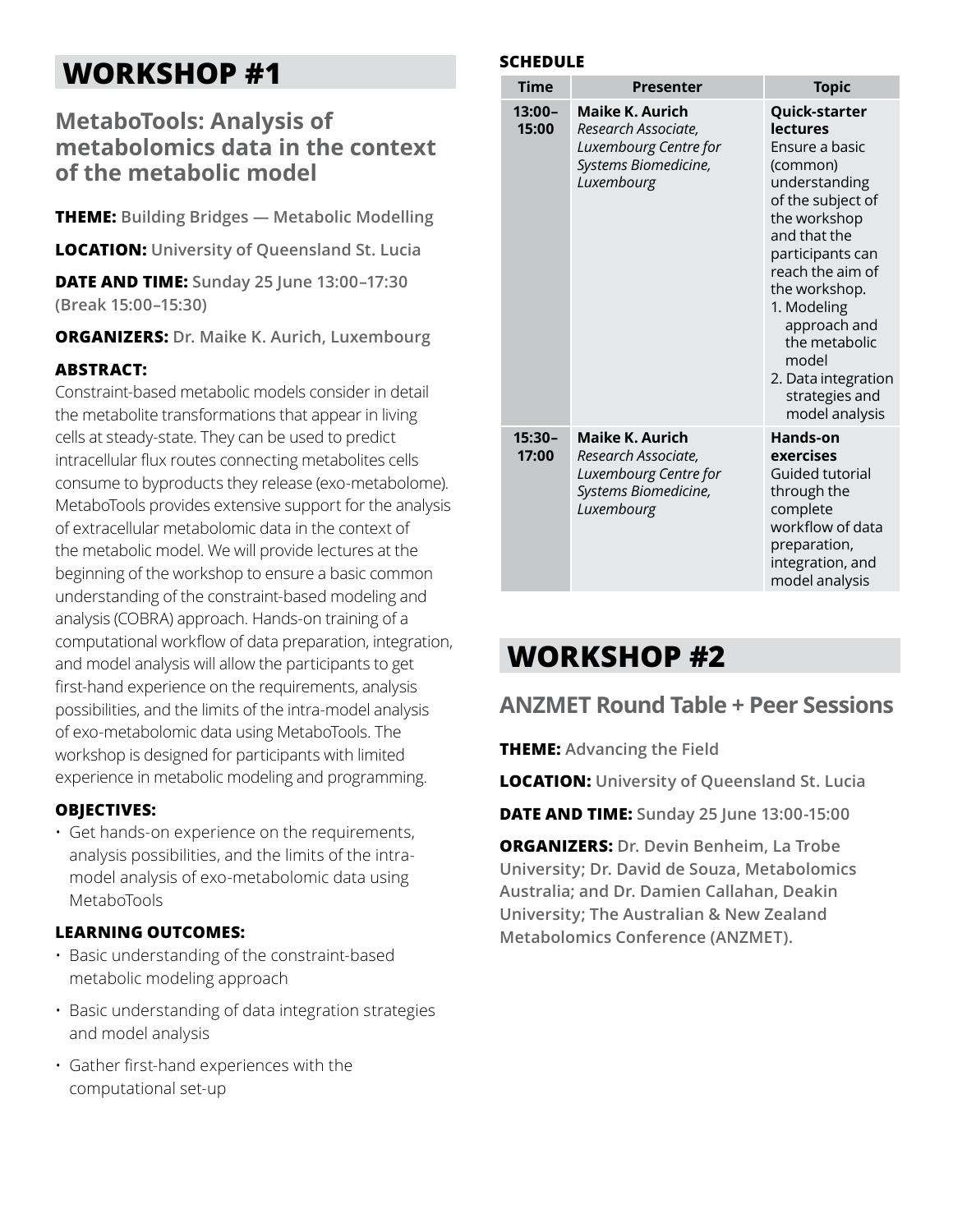#### **ABSTRACT:**

The hallmark features of the ANZMET Conference (Australian & New Zealand Metabolomics Conference; www.anzmet.org) are its use of facilitated networking through the Round Table Discussion & Peer Sessions. These workshops expose delegates of Metabolomics2017 to a smaller version of the powerful and extremely well-received ANZMET flavor and format:

The roundtable discussion is designed to get the creativity flowing, gathering a rich stew of ideas, themes, desires and questions bubbling in people's minds! The roundtable provides an opportunity early in the conference to discover other attendees with similar interests and relevant experience. This session helps to determine the Peer Session topics.

The Peer Sessions are informal, topical, focused sessions facilitated by attendees which are interactive and friendly environments. They provide an engaging interpersonal process for open debate, discussion, answers to pressing questions and the development of ideas.

The peer sessions of ANZMET have resulted in the publication of several position papers in the journal metabolites.

We invite all delegates attending to participate in this years' publications: http://www.mdpi.com/journal/ metabolites/special\_issues/Metabolomics\_Society.

This session is best experienced with a broad demographic of students, researchers, vendors and industry partners in attendance.

#### **OBJECTIVES:**

- Facilitated Networking during the Roundtable Discussion
- Topical and Focused Discussion in Peer Sessions

#### **LEARNING OUTCOMES:**

- Provides a rich and diverse environment for networking between all delegate demographics
- Allows for topical and engaging discussion in spontaneously selected topic(s) by attendees, culminating in one or more publications and/or position papers in the Journal Metabolites

#### **SCHEDULE:**

| <b>Time</b>        | Presenter                                                                                                              | <b>Topic</b>                          |
|--------------------|------------------------------------------------------------------------------------------------------------------------|---------------------------------------|
| $13:00 -$<br>13:05 | <b>Devin Benheim</b><br>President, ANZMET<br>Conference. Honorary<br>Research Fellow, La Trobe<br>University.          | Introduction                          |
| $13:05-$<br>14:00  | Devin Benheim, David de<br>Souza, Damien Callahan<br>Roundtable Discussion &<br>Nomination of Peer Session<br>Topic(s) | Facilitated<br>Networking             |
| $14:00 -$<br>15:00 | Devin Benheim, David de<br>Souza, Damien Callahan<br>Peer Sessions & Position<br>Papers/Publications Signup            | Spontaneous<br><b>Topic Selection</b> |

# **WORKSHOP #3**

## **EMN Workshop — Experimental Design in Metabolomics: How to get started?**

**THEME: Advancing the Field**

**LOCATION: University of Queensland St. Lucia**

**DATE AND TIME: Sunday 25 June 13:00–15:00**

**ORGANIZERS: Tim Causon, University of Natural Resources and Life Sciences, Vienna, Austria (Moderator); Julia Kuligowski, Health Research Institute La Fe, Valencia, Spain; and Johannes Fahrmann, University of Texas MD Anderson, USA**

#### **ABSTRACT:**

The application of metabolomics has become an important part of biological hypotheses generation and testing over the last 15 years. With a wide range of research questions now seeking metabolomelevel information, it brings together a combination of biological, analytical, statistical, and computational elements entailing the use of multidisciplinary skillsets. Hence, experimental design, including sampling considerations, choice of appropriate analytical strategies (platforms and methods), and quality control assessment play a key-role for a successful metabolomics study in order to allow robust datasets to be produced for meaningful statistical analysis and biological interpretation. This workshop will showcase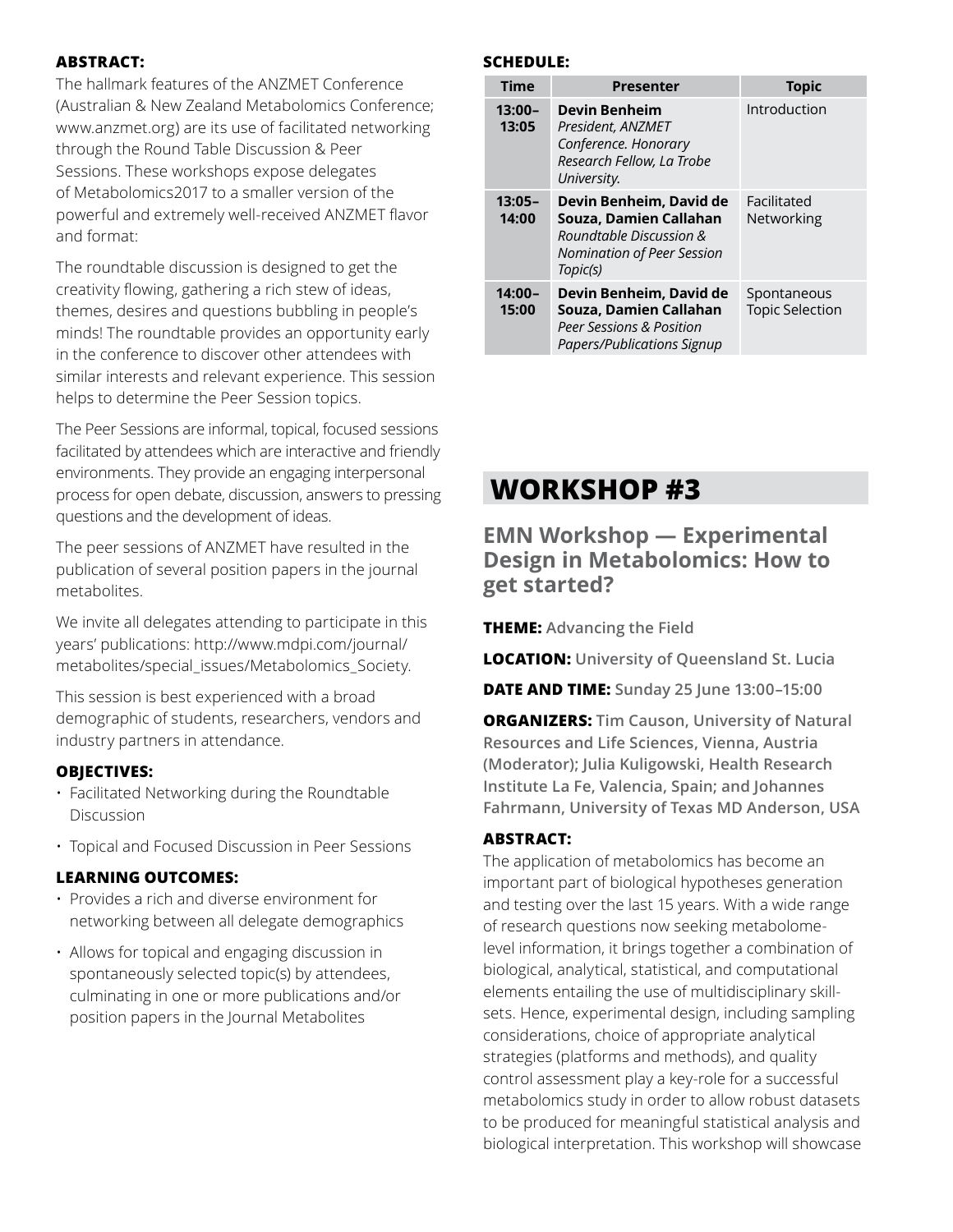experts discussing the core goals of experimental design in metabolomics. Possible solutions for commonly encountered challenges in both planning metabolomics studies and selection of suitable analytical strategies including quantification and data quality considerations will also be addressed.

#### **OBJECTIVES:**

- The primary intent of this workshop will be focused on two principle aspects: study design considerations and experimental approach.
- Presentations from experts in the field will address education and training needs of researchers new to the field and with different scientific backgrounds including the use of case study examples to help develop core competencies in experimental design for metabolomics studies.

#### **LEARNING OUTCOMES:**

- Before you get started: Thoughts about the importance and challenges of the study design:
	- Sample size and statistical power
	- Sample collection, handling, and storage considerations
	- Potential bias and challenges.
- Analytical strategies: Does the method fit the purpose?
	- Choosing appropriate analytical platforms and methods
	- Quality control in measurement
	- Quantification approaches

#### **SCHEDULE:**

| <b>Time</b>        | <b>Presenter</b>                                                                                                                                | <b>Topic</b>                                                                                            |
|--------------------|-------------------------------------------------------------------------------------------------------------------------------------------------|---------------------------------------------------------------------------------------------------------|
| $13:00 -$<br>13:05 | <b>Tim Causon</b><br>Senior Scientist, University of<br>Natural Resources and Life<br>Sciences, Vienna, Austria                                 | Introduction                                                                                            |
| $13:05 -$<br>13:35 | <b>David Broadhurst</b><br>Professor, Edith Cowan<br>University, Perth, Australia                                                               | Before you get<br>started: Thoughts<br>about the<br>importance and<br>challenges of the<br>study design |
| $13:35-$<br>14:05  | Kati Hanhineva<br>Adjunct Professor,<br>Coordinator for LC-MS<br>Metabolomics Center,<br>University of Eastern Finland,<br>Kuopio Area, Finland | Choosing<br>appropriate<br>analytical<br>platforms and<br>methods                                       |
| $14:05 -$<br>14:35 | Sastia Putri<br>Assistant professor, Osaka<br>University, Osaka, Japan                                                                          | Quantification<br>approaches and<br>Quality Control in<br>measurement                                   |
| $14:35-$<br>14:55  | <b>All speakers</b>                                                                                                                             | Open discussion<br>and questions                                                                        |
| $14:55 -$<br>15:00 | <b>Tim Causon</b><br>Senior Scientist, University of<br>Natural Resources and Life<br>Sciences, Vienna, Austria                                 | Closing remarks                                                                                         |

# **WORKSHOP #4**

## **Network medicine approaches for the analysis of metabolomic data**

**THEME: Metabolomics in Health and Medicine**

**LOCATION: University of Queensland St. Lucia**

**DATE AND TIME: Sunday 25 June 15:30–17:30**

**ORGANIZERS: Jessica Lasky-Su, Sc.D, Brigham and Womens Hospital Harvard Medical School**

#### **ABSTRACT:**

Network medicine is a rapidly emerging field that integrates systems biology and network science in the study of complex disease. It provides a holistic approach to better understand disease through the identification and investigation of linear and nonlinear relationships and networks of interacting components. Network medicine and its underlying concepts have numerous applications in many different biological contexts for the study of disease etiology, diagnosis, phenotyping and treatment.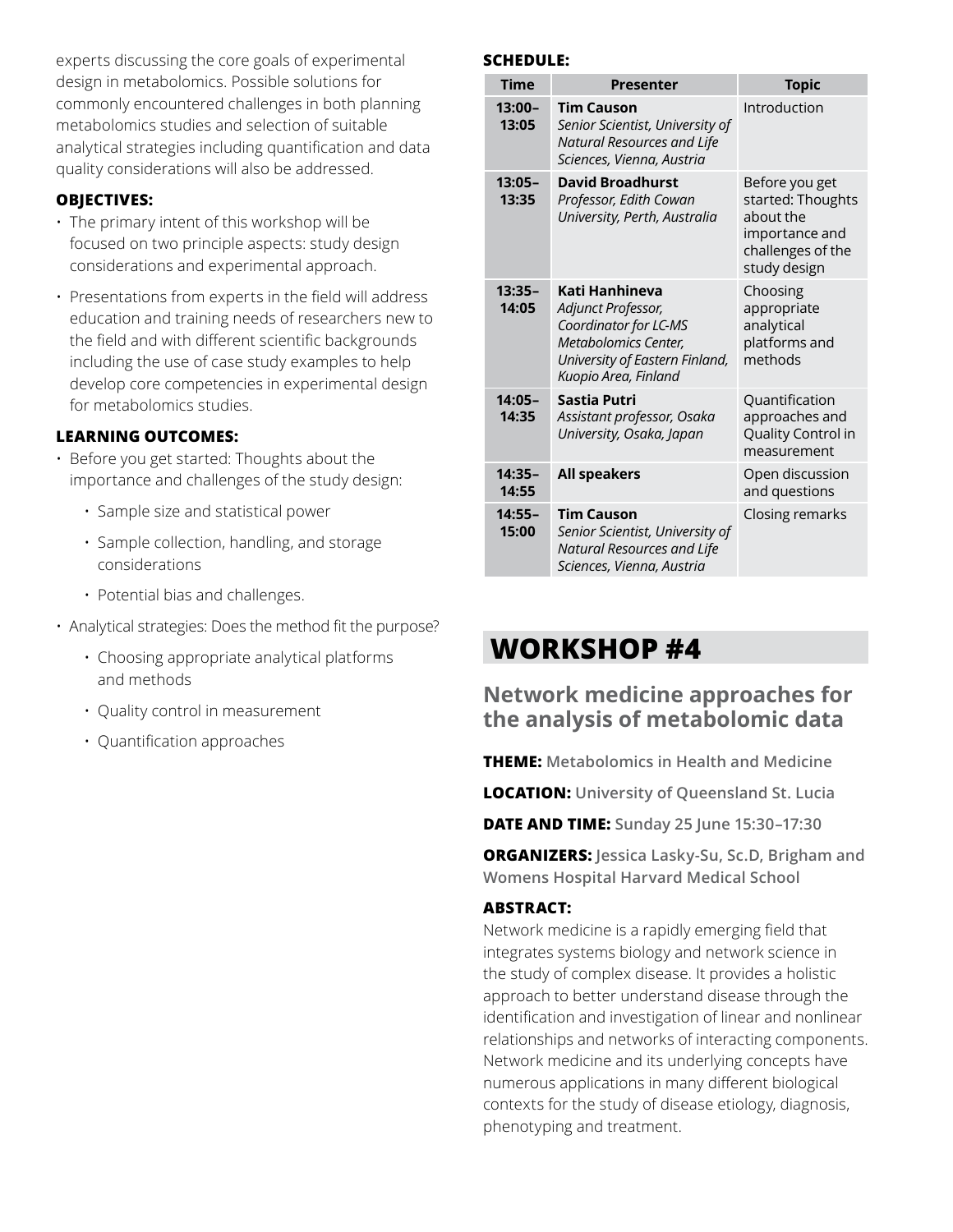Network medicine is particularly well-suited to the study of metabolomics datasets. These high dimensional, highly collinear and noisy datasets pose a number of analytical challenges that have yet to be fully addressed. To date network approaches have not been widely used in the study of such data, yet the inherent structure and comprehensive nature of metabolomic networks means that these methods are ideal for maximizing the information that can be gleaned from metabolomic studies.

This workshop will provide an introduction to the concepts of network medicine, an overview of network approaches in the analysis of metabolomic data, a discussion of the utility of networks in integrative omics studies, an opportunity for network visualization and an exploration of the advantages and potential pitfalls of such approaches.

#### **OBJECTIVES:**

- To introduce the concepts and theories underlying network based approaches in systems biology
- To explore the utilities, advantages and potential pitfalls of network approaches in the study of metabolomic data

#### **LEARNING OUTCOMES:**

This workshop will provide attendees with the basic skills necessary to apply network approaches in their analysis of metabolomics data moving forward, specifically to:

- Understand the concept of network medicine and its role in the study of biology and disease
- Explore how metabolic pathways can be related to metabolomic networks
- Identify dynamic networks in large metabolomic profiling datasets, and distinguish the hubs, nodes and edges comprising these networks
- Recognize the limitations and potential pitfalls of these approaches, and consider how the continued development of the field is aiming to address these challenges

#### **SCHEDULE:**

| <b>Time</b>       | <b>Presenter</b>                                                                                                                                                           | <b>Topic</b>                                                          |
|-------------------|----------------------------------------------------------------------------------------------------------------------------------------------------------------------------|-----------------------------------------------------------------------|
| $15:30-$<br>16:30 | Jessica Lasky-Su, Sc.D<br>(moderator)<br>Associate Professor,<br>Channing Division of<br>Network Medicine, Brigham<br>and Womens Hospital<br><b>Harvard Medical School</b> | Network theory<br>and the concepts<br>of network<br>medicine          |
| $16:30-$<br>17:30 | <b>Rachel Kelly, PhD</b><br>Postdoctoral Research<br>Fellow, Channing Division of<br>Network Medicine, Brigham<br>and Womens Hospital<br><b>Harvard Medical School</b>     | The application of<br>network medicine<br>to metabolomics<br>datasets |

# **WORKSHOP #5**

## **EMN Workshop — MS Metabolomics Data Processing**

**THEME: Metabolomics in Health and Medicine**

**LOCATION: University of Queensland St. Lucia** 

**DATE AND TIME: Sunday 25 June 15:30–17:30**

**ORGANIZERS: Jan Stanstrup, Steno Diabetes Center, Denmark; and Charmion Cruickshank-Quinn, University of Colorado Anschutz Medical Campus, USA**

#### **ABSTRACT:**

Processing large amounts of untargeted metabolomics data can be daunting, and the publicly available software tools rarely include an easy-to-understand walk-through. Participants will learn about several open source tools for analyzing their untargeted LC/ MS and GC/MS data and how to get their spectra and raw data in the format needed for statistical analysis. The workshop will explain XCMS, CAMERA, and associated tools to process untargeted metabolomics data by providing examples, and demonstrating how to use the software. There will be a focus on practical skills and pitfalls so that the participants have an understanding of how to approach their data and answer their questions after the workshop.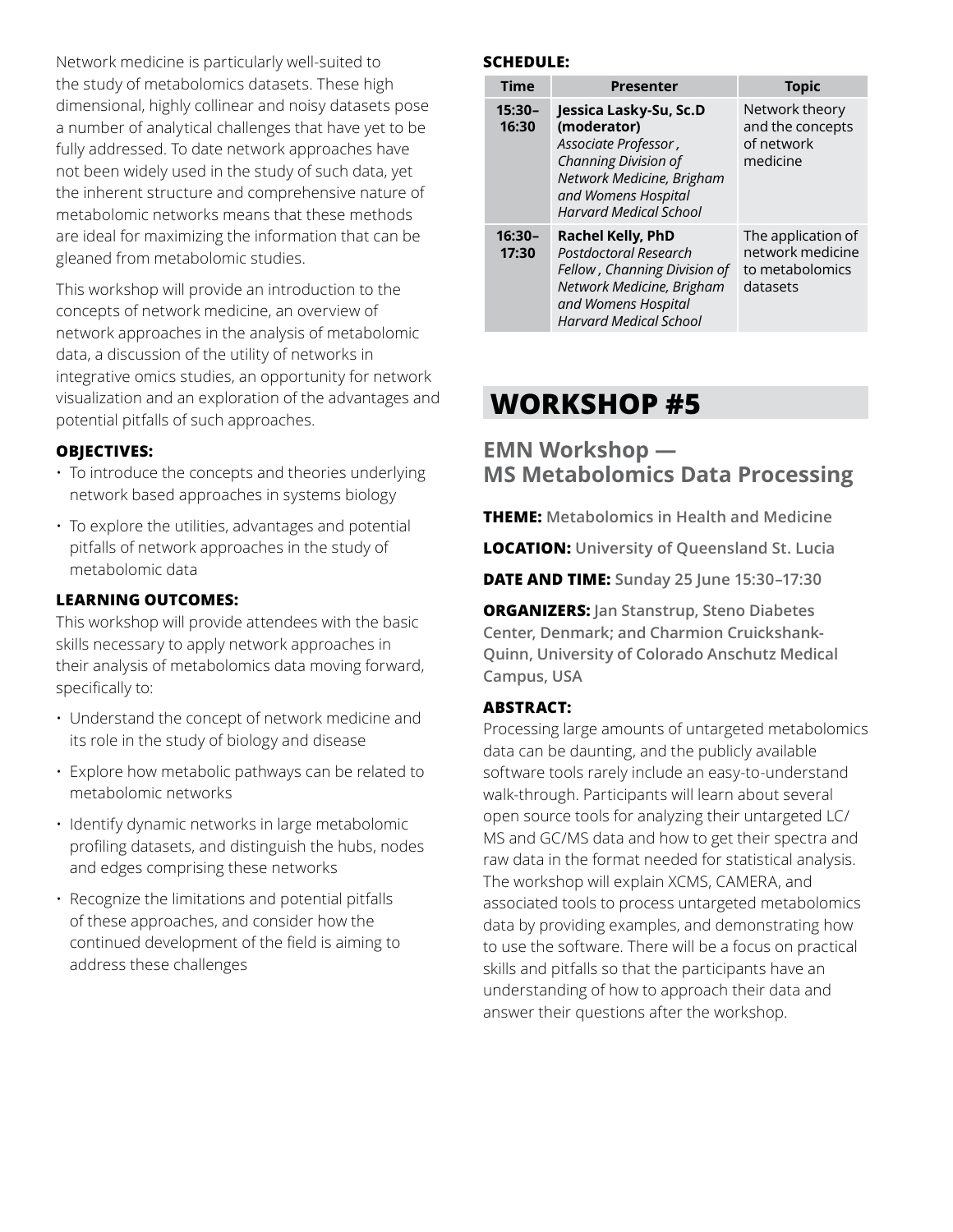#### **OBJECTIVES:**

- To teach participants how to import their data for use in XCMS
- To demonstrate how results can vary based on parameters
- To present databases for metabolite annotation with a focus on CAMERA in XCMS

#### **LEARNING OUTCOMES:**

- Participants will be able to process their own untargeted LC-MS and GC-MS metabolomics data
- Attendees will know how to use CAMERA to perform metabolite annotation
- Attendees will learn the appropriate normalization and imputation strategies

#### **SCHEDULE:**

| <b>Time</b>       | <b>Presenter</b>                                                                                                 | <b>Topic</b>                                                                                                       |
|-------------------|------------------------------------------------------------------------------------------------------------------|--------------------------------------------------------------------------------------------------------------------|
| $15:30-$<br>16:10 | Jan Stanstrup<br>Research Scientist,<br>Steno Diabetes Center<br>Copenhagen, Denmark                             | LC/MS pre-<br>processing: XCMS<br>and parameter<br>optimization                                                    |
| $16:15-$<br>16:35 | <b>Charmion Cruickshank-</b><br>Quinn<br>Instructor, University of<br>Colorado Anschutz Medical<br>Campus, USA   | Annotation:<br>CAMERA and<br>databases                                                                             |
| $16:40-$<br>17:10 | <b>Warwick B. Dunn</b><br>Senior Lecturer &<br>Director of Mass<br>Spectrometry, University<br>of Birmingham, UK | Comparison of<br>strategies for<br>normalization,<br>missing value<br>imputation,<br>transformation<br>and scaling |
| $17:15-$<br>17:30 | <b>Panel Discussion</b>                                                                                          | <b>Discussion: Post</b><br>data extraction                                                                         |

# **WORKSHOP #6**

# **Hybrid Ion Mobility MS**

**THEME: Advancing the Field** 

**LOCATION: BCEC**

**DATE AND TIME: Monday 26 June 8:45–10:15**

**ORGANIZERS: Endre Laczko, Head Metabolomics Group at FGCZ, ETH Zürich and University of Zürich, Switzerland (Moderator)**

#### **ABSTRACT:**

Hybrid Ion Mobility — Mass Spectrometry systems (IMS – MS) are known for many years. Today, IMS-MS systems are available from several vendors (TofWerk, Waters, Agilent, Bruker, ABSciex, Thermo may follow soon), however they are still rarely used for metabolomics. In this workshop the currently available IMS-MS types will be presented and their use for metabolomics will be discussed. Further, it will be explained how an IMS-MS method is set up and how the resulting data is analysed. Exemplary cases will allow the participants to valuate IMS-MS metabolomics data in comparison to metabolomics data from other systems currently in use. It is planned to include a Q&A session and to explore the interest for an IMS user group.

#### **OBJECTIVES:**

- Presenting applications of ion mobility MS in metabolomics studies
- Highlighting advantages of ion mobility MS
- Initiating an interest group Ion Mobility MS under the umbrella of the International metabolomics Society

#### **LEARNING OUTCOMES:**

- Valuation of the use of ion mobility MS
- Basic knowledge to set up a workflow based on ion mobility – MS
- Knowing people already using ion mobility MS in metabolomics, including lipidomics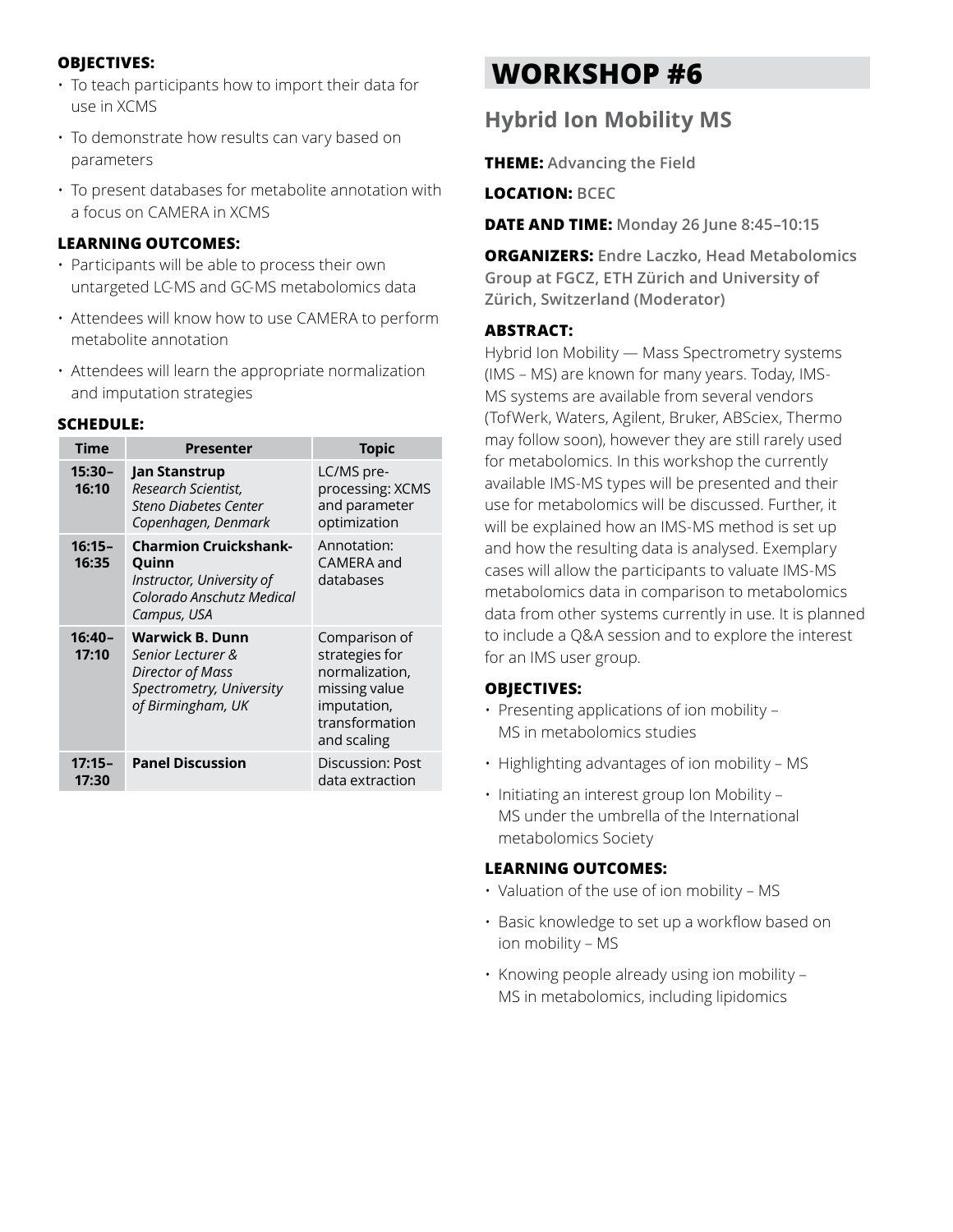#### **SCHEDULE:**

| Time               | <b>Presenter</b>                                                                                                         | <b>Topic</b>                                                        |
|--------------------|--------------------------------------------------------------------------------------------------------------------------|---------------------------------------------------------------------|
| $8:45-$<br>9:00    | <b>Endre Laczko</b><br><b>Head Metabolomics</b><br>Group at FGCZ, ETH Zürich<br>and University of Zürich,<br>Switzerland | Introduction                                                        |
| $9:00 -$<br>9:20   | <b>Endre Laczko</b><br><b>Head Metabolomics</b><br>Group at FGCZ, ETH Zürich<br>and University of Zürich,<br>Switzerland | A protocol for<br>human blood<br>analysis                           |
| $9:20 -$<br>9:40   | <b>Tim Causon</b><br>Senior Scientist, BOKU<br>Vienna, Austria                                                           | Drift tube ion<br>mobility-mass<br>spectrometry for<br>metabolomics |
| $9:40-$<br>10:00   | All presenters                                                                                                           | 0&A                                                                 |
| $10:00 -$<br>10:15 | All presenters                                                                                                           | Interest Group<br><b>IMS-MS</b>                                     |

# **WORKSHOP #7**

## **Role of Metabolomics for Health & Diet Research**

**THEME: Metabolomics in Health and Medicine**

**LOCATION: BCEC**

**DATE AND TIME: Monday 26 June 8:45–10:15**

**ORGANIZERS: Lee Gethings; Antonietta Wallace; and David Heywood (Moderator), Waters Corporation**

#### **ABSTRACT:**

Application of OMIC workflows, particularly metabolomics has shown to provide insight into health and food as well as the complex relationship which exists between both. Understanding bioavailability of food in the body for short and long term wellbeing is of increasing interest. New research is emerging based on advances from technology and metabolomic standpoints, to understand the nature of disease, nutritional diet and the role diet plays physiologically.

This interactive workshop will provide in-depth discussion regarding technological advances from an LC-MS, ambient ionisation and informatic perspective. Integration of these technologies into metabolomic workflows will be presented by leading academic and industrial users, demonstrating how these approaches can be used to better understand the complex relationship between diet and health.

#### **OBJECTIVES:**

- Review new analytical approaches and workflows being successfully applied to understanding the role of metabolomics in food and health research
- Discuss the challenges associated with Metabolomics in complex matrices and how new technological advancements are addressing these challenges

#### **LEARNING OUTCOMES:**

- Relate methodologies used in metabolomics and food research to specific analytical challenges
- Be able to understand where new technologies can benefit metabolomics applications
- Appreciate the relationship between biological systems, disease, environment and food

#### **SCHEDULE:**

| <b>Time</b>        | Presenter                                                                                                                       | <b>Topic</b>                                                                                                                            |
|--------------------|---------------------------------------------------------------------------------------------------------------------------------|-----------------------------------------------------------------------------------------------------------------------------------------|
| $8:45-$<br>9:05    | <b>Prof. Stephen Blanksby</b><br>Director, Central Analytical<br>Research, Queensland<br>University of Technology,<br>Australia | High-pressure<br>Ozone-Induced<br>Dissociation for<br>Lipid Structure<br>Elucidation<br>on Fast<br>Chromatographic<br><b>Timescales</b> |
| $9:05 -$<br>9:15   | <b>Dr. Paul Goulding</b><br><b>Business Development</b><br>Manager, Nonlinear<br>Dynamics, UK                                   | An Enhanced<br>Discovery<br>'Omics Workflow<br>in Complex<br>Biological<br><b>Matrices</b>                                              |
| $9:15-$<br>9:35    | <b>Dr. Marten Snel</b><br>Principal Research Fellow,<br><b>SAHMRI, Australia</b>                                                | Are identical mice<br>the same? The<br>gut microbiome<br>and faecal<br>metabolome in<br>mouse models                                    |
| $9:35-$<br>9:55    | <b>Dr. Fe Calingacion</b><br>Postdoctoral Research<br>Fellow, University of<br>Queensland, Australia                            | A multi-omics<br>approach to<br>understand grain<br>quality using a<br>diverse set of rice                                              |
| $9:55-$<br>10:05   | <b>Dr. Sarah Stead</b><br><b>Principle Scientist MS</b><br>Technologies, Waters<br>Corporation, UK                              | Rapid Evaporative<br>Ion Mass<br>Spectrometry:<br>An emerging<br>disruptive<br>technology for<br>foodomics                              |
| $10:05 -$<br>10:15 | Discussion                                                                                                                      |                                                                                                                                         |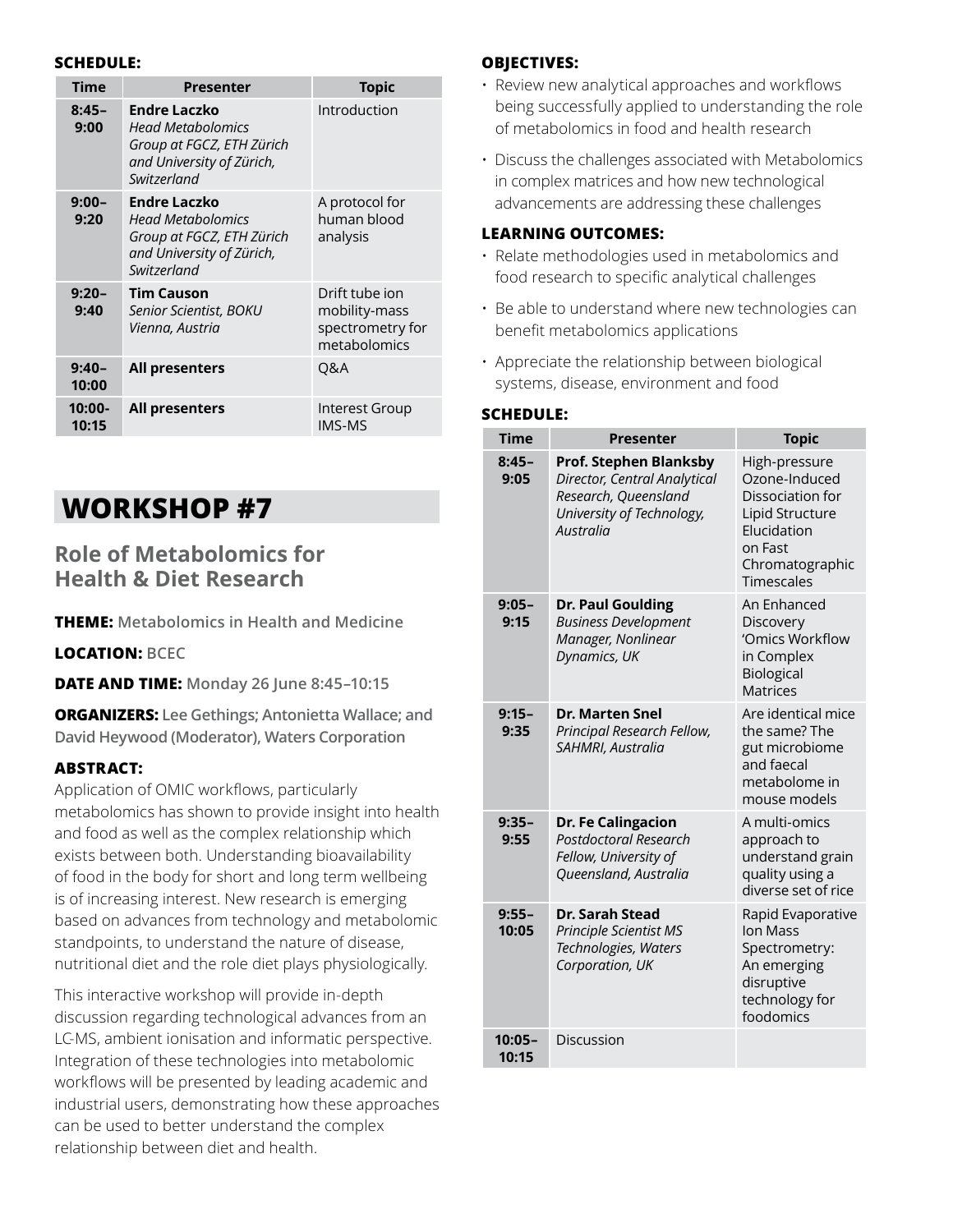# **WORKSHOP #8**

## **Data Sharing, Standardisation and Workflow for reproducible analysis in Metabolomics**

**THEME: Advancing the Field**

**LOCATION: BCEC**

**DATE AND TIME: Monday 26 June 8:45–10:15**

**ORGANIZERS: Reza Salek (Chair/Moderator); Oliver Jones; Saravanan Dayalan; Masanori Arita; Pablo Moreno; and Christoph Steinbeck**

#### **ABSTRACT:**

Reproducing results in any science is quite challenging. In the field of metabolomics, for results to become reproducible, descriptions of an investigation in a manuscript are not sufficient. To surpass this, and increase the chance of result reproducibility, standard frameworks for data sharing and sharing of experimental data are invaluable. We now have several data sharing platforms such as MetaboLights and Metabolomics Workbench that aim to make use of such standards to promote data-sharing. In this workshop, we will discuss data sharing as well as metabolomics data formats, much of which are adopted from the efforts in the proteomics HUPO-PSI initiative. Examples and application of data formats such as mzML and nmrML would be given. We will also present and discuss mzTab developments for metabolite identification. We will also demonstrate how emerging metabolomics data sharing platforms can promote open, accessible data sharing standards. Finally, we will discuss computational workflows for metabolomics data analysis within the PhenoMeNal e-infrastructure. We hope to make the metabolomics community aware of such efforts and ideally how to get involved.

#### **OBJECTIVES:**

- Overview of data standards formats
- Capturing and reporting meta-data
- Using workflow and PhenoMeNal compute infrastructure
- Reference spectra data exchange and remix

#### **LEARNING OUTCOMES:**

- Learning about different data standards efforts
- Importance of data sharing and Meta-data reporting
- Role of workflow and infrastructures for metabolomics data analysis
- Access and sharing reference spectra

#### **SCHEDULE:**

| <b>Time</b>        | Presenter                                                  | <b>Topic</b>                                                                                |
|--------------------|------------------------------------------------------------|---------------------------------------------------------------------------------------------|
| $8:45-$<br>9:05    | <b>Reza Salek</b><br>EMBL-EBI, UK                          | Data standards,<br>data sharing and<br>workflows in<br>$metabolomics -$<br>an overview      |
| $9:05 -$<br>9:20   | Saravanan Dayalan<br>University of Melbourne, AU           | Complying with<br>international<br>data standards<br>through data<br>management<br>software |
| $9:20-$<br>9:40    | Masanori Arita<br>National Institute of<br>Genetics, Japan | Complying with<br>standards in<br>a multi-user<br>environment: the<br>case of MassBank      |
| $9:40-$<br>10:00   | Pablo Moreno<br>EMBL-EBI, UK                               | PhenoMeNal<br>technical overview<br>and how to bring<br>your tools to the<br>framework      |
| $10:00 -$<br>10:15 |                                                            | Discussion and<br>questions                                                                 |

# **WORKSHOP #9**

**EMN Workshop — Statistical Considerations and Pathway Analysis Strategies for Metabolomics Datasets**

**THEME: Building Bridges — Metabolic Modelling**

**LOCATION: BCEC**

**DATE AND TIME: Monday 26 June 8:45–10:15**

**ORGANIZERS: Johannes F. Fahrmann, University of Texas, MD Anderson, USA; Fidele Tugizimana, University of Johannesburg, South Africa; and Stacey Reinke, Murdoch University, Australia (Moderator)**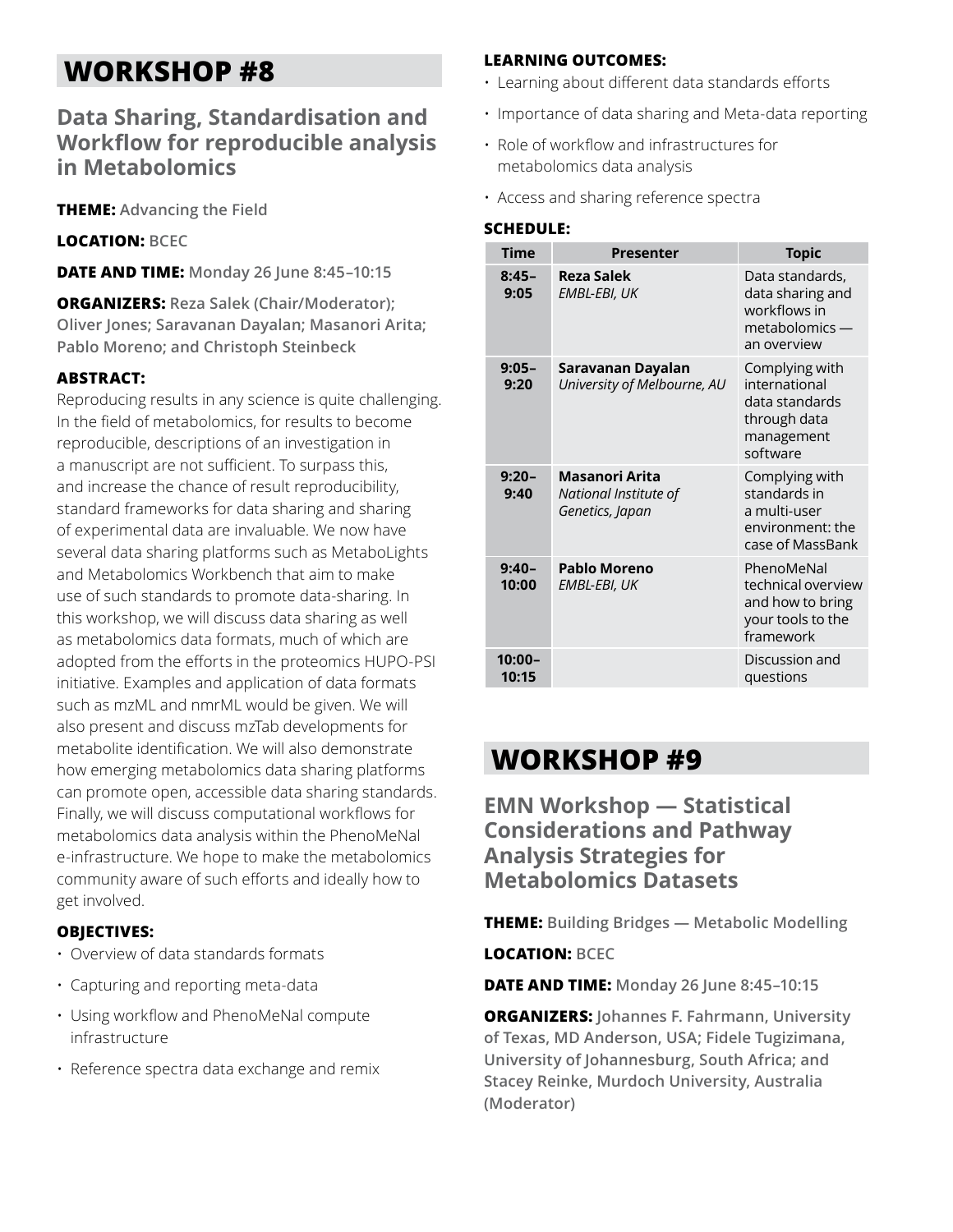#### **ABSTRACT:**

Over the past decade, major advancements in untargeted and targeted metabolomics technologies have enabled high-throughput analysis of 1000s of biochemical perturbations associated with various organismal processes and pathological conditions. Statistical analysis of large datasets remains a bottleneck. Furthermore, the successful integration and interpretation of metabolomic datasets requires adequate background knowledge of associated biochemical pathways, an aspect that may not be attributed to all scientists, particularly those that are new to the field. The primary intents of this workshop are to 1) highlight important statistical/ chemometric considerations for metabolomic datasets and 2) provide education on biochemical pathway mapping approaches. This workshop is primarily targeted towards beginners in the metabolomics field, including early-career researchers, but also everyone who is using metabolomics to complement their own existing research.

#### **OBJECTIVES:**

- Statistical/chemometric considerations for metabolomic datasets
- Biochemical pathway mapping approaches

#### **LEARNING OUTCOMES:**

- Univariate and Multivariate Analyses for Metabolomic Datasets
- Statistical (Chemometric) Model (cross) Validation and Variable Selection
- Data Integration and Visualization Pathway mapping

#### **SCHEDULE:**

| <b>Time</b>        | <b>Presenter</b>                                                                                                                                      | <b>Topic</b>                                                                 |
|--------------------|-------------------------------------------------------------------------------------------------------------------------------------------------------|------------------------------------------------------------------------------|
| $8:45-$<br>8:50    | Fidele Tugizimana /<br><b>Stacey Reinke</b><br><b>FMN Committee</b><br>University of Johannesburg,<br>South Africa /<br>Murdoch University, Australia | Introduction                                                                 |
| $8:50-$<br>9:15    | Saravanan Dayalan<br>Lead Scientist/<br>Bioinformatician, University<br>of Melbourne, Australia                                                       | Statistical/<br>chemometric<br>considerations<br>for metabolomic<br>datasets |
| $19:15-$<br>10:00  | Jianguo Xia<br>Jourdan Fabien<br>Assistant Professor, McGill<br>University, Canada<br>INRA UMR1331 Toxalim,<br>France                                 | Biochemical<br>pathway mapping<br>approaches                                 |
| $10:00 -$<br>10:15 | All presenters                                                                                                                                        | O/A                                                                          |

# **WORKSHOP #10**

## **Advances in High Throughput Targeted Metabolomics Analysis**

**THEME: Advancing the Field**

**LOCATION: BCEC**

**DATE AND TIME: Monday 26 June 10:30–12:00**

**ORGANIZERS: Alex Apffel, Agilent Laboratories; and Judith Denery, Amyris, Inc.**

#### **ABSTRACT:**

In the last several years a number of approaches have been developed to increase the throughput of targeted metabolomics analysis. Each has advantages and disadvantages in terms of speed, sensitivity and specificity. Each has also been developed in a specific application context and designed to meet the needs of that application. This workshop will explore a number of these approaches while explaining how the technology serves the needs of the specific application area.

#### **OBJECTIVES:**

- Present needs of High Throughput (HTP) metabolomics, especially in the field of synthetic biology.
- Present several different approaches to HTP metabolomics
- Discuss limitations and opportunities for HTP metabolomics

#### **LEARNING OUTCOMES:**

- Develop familiarity with several different approaches to HTP mass spectrometric techniques for metabolomics
- Understand several applications for HTP metabolomics.
- Contribute and learn from discussion of strengths and limitations of current approaches to targeted HTP metabolomics.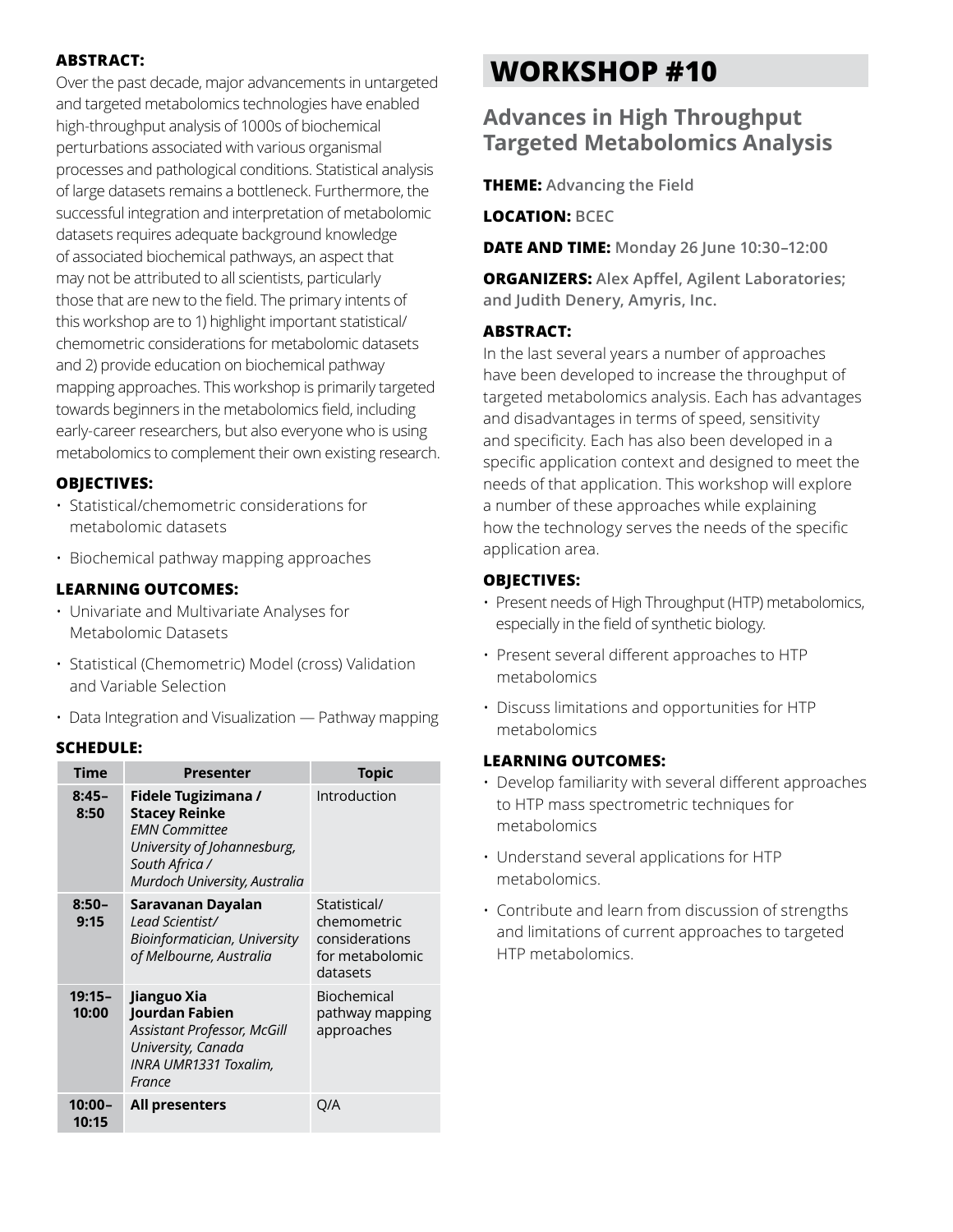#### **SCHEDULE:**

| <b>Time</b>        | <b>Presenter</b>                                                                                         | <b>Topic</b>                                                                                                                                                                                 |
|--------------------|----------------------------------------------------------------------------------------------------------|----------------------------------------------------------------------------------------------------------------------------------------------------------------------------------------------|
| $10:30 -$<br>10:50 | <b>Judith Denery</b><br>Senior Scientist,<br>BioAnalytics, Amyris, Inc.,<br><b>USA</b>                   | Introduction<br>and Context for<br><b>High Throughput</b><br>Metabolomics                                                                                                                    |
| $10:50 -$<br>11:10 | <b>Rich Ellson</b><br>CTO and Co-Founder,<br>Labcyte, Inc., USA                                          | Ultra-High<br>Throughput<br>Screening (UHTS)<br>with Acoustic<br>Mist Injection<br>(AMI) Exceeds<br>100K Samples Per<br>Day: Emerging<br>Opportunities for<br>Lipidomics and<br>Metabolomics |
| $11:10-$<br>11:30  | <b>Steven Gross</b><br>Professor of Pharmacology,<br>Pharmacology, Weill Cornell<br>Medical College, USA | Multiplexed<br>High-throughput<br>Biomolecule<br>Quantification<br>Using<br><b>RapidFire Mass</b><br>Spectrometry                                                                            |
| $11:30-$<br>11:50  | <b>Alex Apffel</b><br>Senior Research Scientist,<br>Agilent Research<br>Laboratories, USA                | UHPLC-MS<br>Approaches for<br><b>High Throughput</b><br>Metabolomics                                                                                                                         |
| $11:50-$<br>12:00  | All                                                                                                      | Discussion                                                                                                                                                                                   |

# **WORKSHOP #11**

### **EMN Workshop — Career Development**

#### **WORKSHOP LOCATION: BCEC**

**DATE AND TIME: Monday 26 June 10:30–12:00**

**ORGANIZERS: Jan Stanstrup, Steno Diabetes Center Copenhagen, Denmark (Moderator); Stacey Reinke, Murdoch University (Moderator); and Fidele Tugizimana, University of Johannesburg**

#### **ABSTRACT:**

Regardless of individual area of research, one topic that is invariably on the minds of all early-career researchers is their career. Many postgraduate degrees are not associated with clear career trajectories. Moreover, as students and postdocs are largely trained in the academic setting they lack exposure and training specific to other career paths. In this workshop, early-career researchers will hear from speakers who chose careers outside research-based academic positions. The speakers will use their own experience to formulate actionable career progression advice for early-career scientists. Following the presentations, we will have 30 minutes for open discussion and questions so that attendees can directly interact with our speakers. Through this workshop, we hope to make early-career researchers more aware of their career options and potential paths to obtain them.

#### **OBJECTIVES:**

- Improve awareness of career options for earlycareer researchers
- Help early-career researchers identify pathways and mechanisms to achieve these careers

#### **LEARNING OUTCOMES:**

- Appreciation that Academic Research is not the only career path.
- Recognition of the diverse careers available for a PhD scientist.
- Understanding what employers are looking for in early career scientists.
- Being able to weigh the pros and cons of the career paths discussed.

#### **SCHEDULE:**

| <b>Time</b>        | <b>Presenter</b>                                                                                     | <b>Topic</b>                                 |
|--------------------|------------------------------------------------------------------------------------------------------|----------------------------------------------|
| $10:30 -$<br>10:50 | Krista Zanetti<br>Program Director, National<br>Cancer Institute, USA                                | Career Pathways<br>in Government             |
| $10:50 -$<br>11:10 | <b>Ralf Tautenhahn</b><br>Product Manager<br>Metabolomics Software,<br>Thermo Fisher Scientific, USA | Career Pathways<br>for Industry              |
| $11:10 -$<br>11:30 | <b>Mary Boyce</b><br>Associate Professor, Edith<br>Cowan University, Australia                       | Career Pathways<br>for Academic<br>Lecturers |
| $11:30-$<br>12:00  | All                                                                                                  | Open discussion<br>and questions             |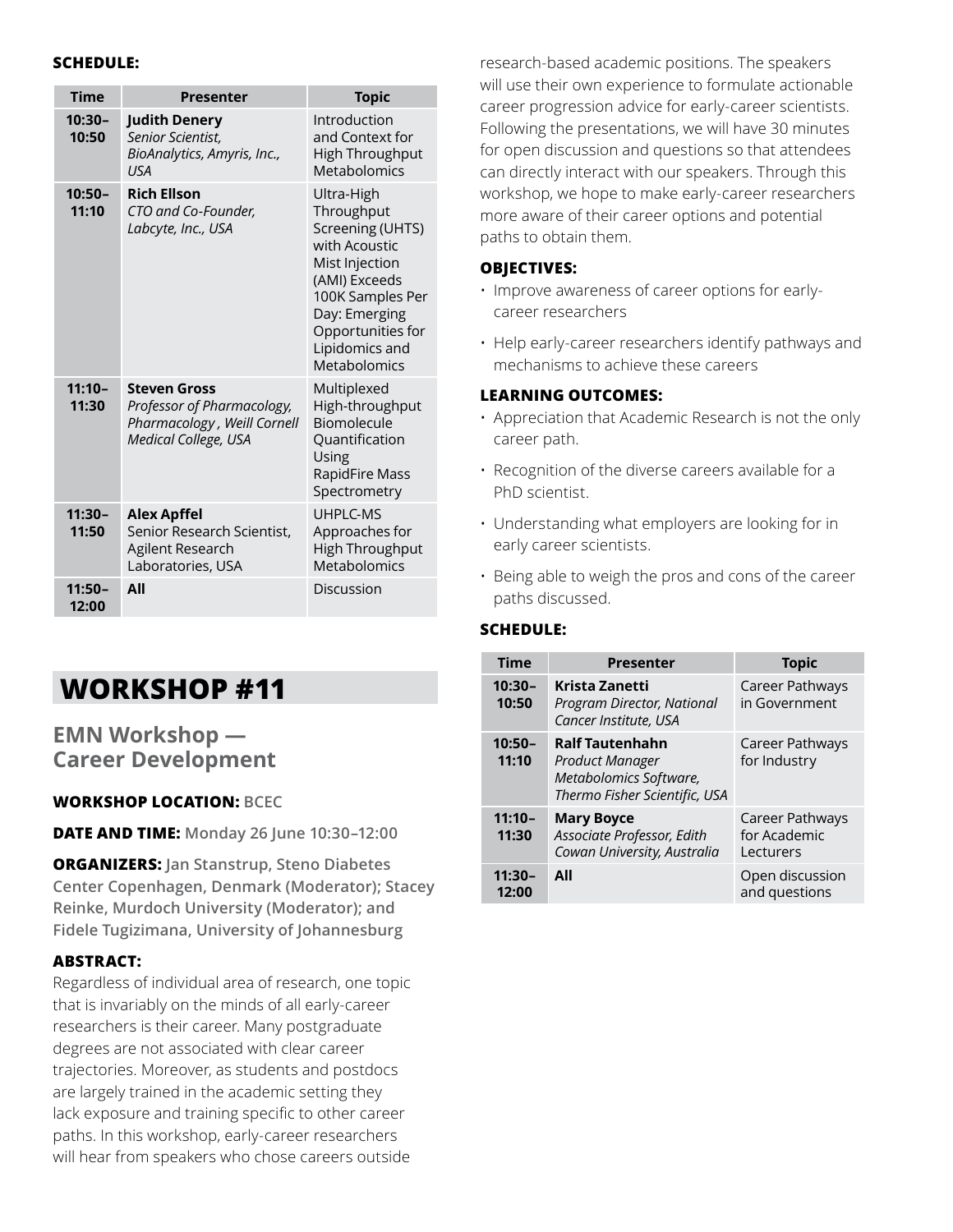# **WORKSHOP #12**

# **Metabolite Identification: Current Approaches and Reporting Standards**

**THEME: Building Bridges — Natural Products/ Metabolite Identification**

#### **LOCATION: BCEC**

**DATE AND TIME: Monday 26 June 10:30–12:00**

#### **ORGANIZERS: Dr Warwick Dunn, University of Birmingham, UK**

#### **ABSTRACT:**

Metabolite identification (sometimes defined as annotation) is a key component of any untargeted metabolomics workflow to enable the delivery of biological knowledge and impact from analytical data. The processes applied to identify metabolites are numerous and are dependent on the complexity of sample, analytical platform applied and quality of data acquired. Based on the reported spectral evidence, a confidence level for the metabolite or feature identification is given. The development of reporting standards and in particular of confidence levels for metabolite identification was initiated in 2007 by the Metabolomics Standards Initiative [Sumner et al. Metabolomics, 2007, 3, 211] and these reporting standards are currently being assessed and revised. In this workshop a panel of experts will provide their current insights into the complexities and solutions for metabolite identification applying NMR spectroscopy, gas/liquid chromatography-mass spectrometry and imaging mass spectrometry, followed by a Q&A session to allow the metabolomics community to question the panel and also to provide their own insights and comments.

#### **OBJECTIVES:**

- To discuss the importance of reporting standards for metabolite identification and to gain additional insights from the community
- To discuss with the metabolomics community the multiple options applied to identify metabolites in metabolomics studies and to gain additional insights from the community

#### **LEARNING OUTCOMES:**

• Enhanced understanding of how to apply current and revised reporting standards for metabolite identification

- Enhanced understanding of how different technologies including NMR spectroscopy and hyphenated mass spectrometry can be applied for identification of metabolites in metabolomics studies
- To gain additional insights into preferred methods of metabolite identification confidence from the broader metabolomics community

#### **SCHEDULE:**

| <b>Time</b>        | <b>Presenter</b>                                                                                                                        | <b>Topic</b>                                                                   |
|--------------------|-----------------------------------------------------------------------------------------------------------------------------------------|--------------------------------------------------------------------------------|
| $10:30 -$<br>11:00 | <b>Dr Warwick Dunn and</b><br><b>Prof. Lloyd Sumner</b><br>University of Birmingham,<br>UK and University of<br>Missouri, USA           | Introduction<br>and reporting<br>standards for<br>metabolite<br>identification |
| $11:00 -$<br>11.15 | <b>Prof. Jules Griffin and</b><br><b>Dr Neil Taylor</b><br>University of Cambridge, UK<br>and President, Chenomx Inc                    | NMR and<br>metabolite<br>identification                                        |
| $11:15-$<br>11:30  | <b>Prof. Robert Trengrove</b><br>and Dr Darren Creek<br>Murdoch University,<br><b>Australia and Monash</b><br>University, Australia and | LC-MS, GC-MS<br>and metabolite<br>identification                               |
| $11:30-$<br>11:45  | <b>Dr Berin Boughton</b><br>Metabolomics Australia,<br>School of BioSciences, The<br>University of Melbourne                            | Mass spectral<br>imaging and<br>metabolite<br>identification                   |
| $11:45-$<br>12:00  | <b>Members of the</b><br><b>Metabolomics Society</b><br><b>Metabolite Identification</b><br>task group                                  | Ask the Experts<br>session                                                     |

# **WORKSHOP #13**

## **WORKSHOP TITLE: Clinical Biomarker Detection**

**THEME: Metabolomics in Health and Medicine**

**LOCATION: BCEC**

**DATE AND TIME: Monday 26 June 10:30–12:00**

**ORGANIZERS: Dr Nicholas J W Rattray, Prof Roy Goodacre (Moderator)**

#### **ABSTRACT:**

The development of metabolomics as a translational tool within the clinical realm is one of the major applications for our area of science, with important advances being made in areas such as risk